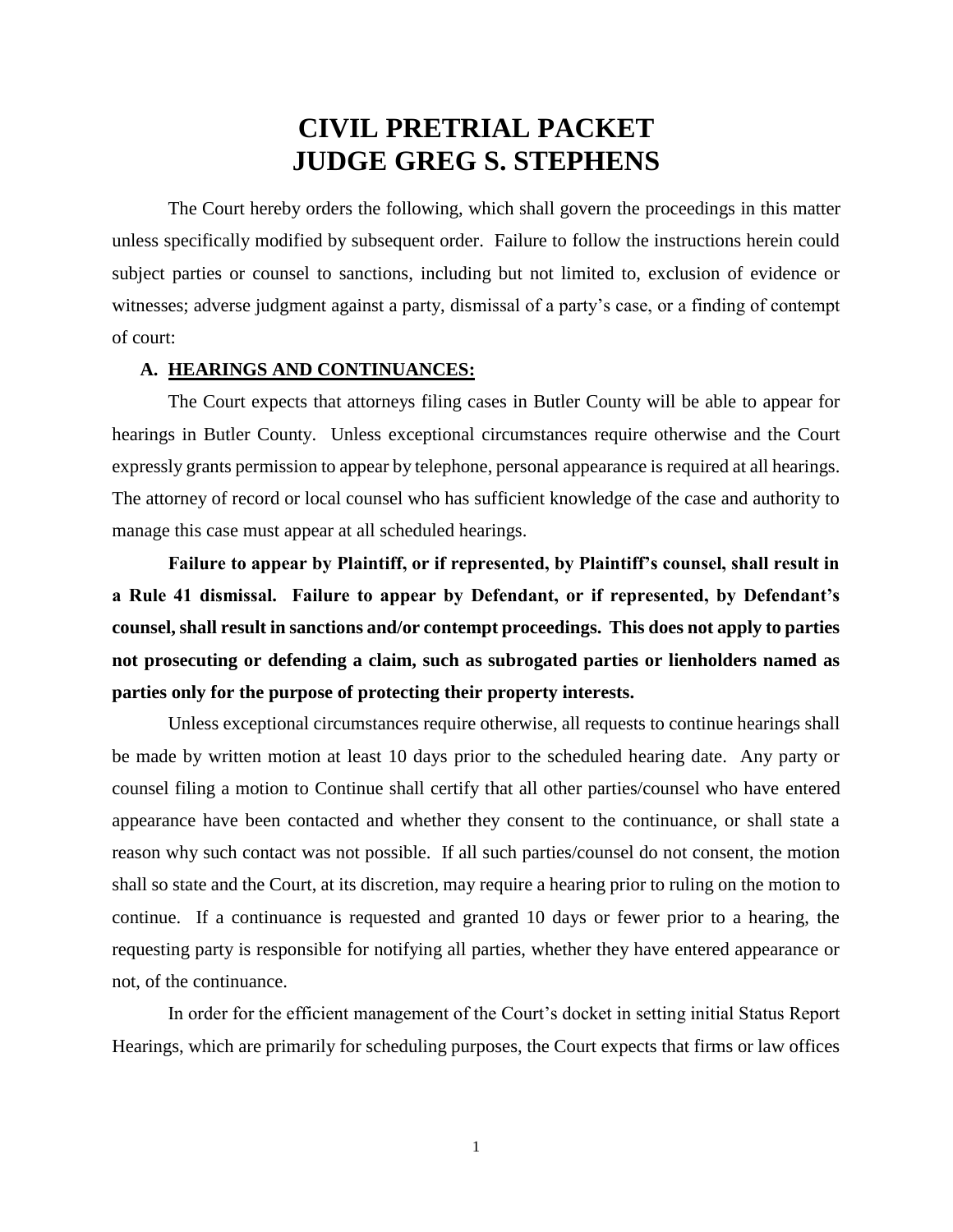with multiple attorneys will make reasonable efforts to arrange for coverage by alternate in-house counsel rather than moving for a continuance if counsel of record is unavailable.

# **B. DISCLOSURE OF EXPERTS AND THEIR REPORTS:**

Parties are ordered to reveal to opposing parties, by the dates specified in the scheduling order, the names of all expert witnesses to be called at trial.

A party may not call an expert witness to testify unless a written report has been procured from that witness and provided to opposing parties. The report must be supplied no later than 30 days after the deadline for the disclosure of the expert. It is each party's responsibility to take reasonable measures, including the procurement of supplemental reports, to insure that each report adequately sets forth the expert's opinion. Parties must also, along with a report, provide a curriculum vitae for each expert witness.

Unless good cause is shown, all supplemental reports must be supplied no later than 30 days prior to trial. The report of an expert must reflect his or her opinion as to each issue subject of the expert's testimony. An expert will not be permitted to testify or provide an opinion on any issue not raised in the report.

An expert witness who has provided medical, dental, optometric, chiropractic, or mental health care may testify and offer opinions as to matters addressed in the healthcare provider's records. The healthcare providers' records relevant to the case may be provided in lieu of a formal written report, provided that the expert's opinion is contained within the records, the records adequately set forth the expert's opinion, and a formal written report would be redundant.

### **C. DISCOVERY CUTOFF DATE:**

All discovery must be completed by the provided discovery cutoff date.

If all parties agree, discovery, witness disclosure and expert report exchange deadlines may be changed by agreed entry, without necessity of a motion. However, none of the dates and deadlines set forth in sections E through G of the scheduling order, as well as the trial date, may be altered without leave of court.

## **D. MOTIONS:**

Motions shall be governed by Civil Rule  $6(C)(1)$  and Local Rule 5.12. Responses to a motion (other than a motion for summary judgment) shall be filed no later than 14 days after service of the motion, unless leave to answer out of time is granted. The moving party may reply to the response no later than 7 days after service of the response, unless otherwise granted by leave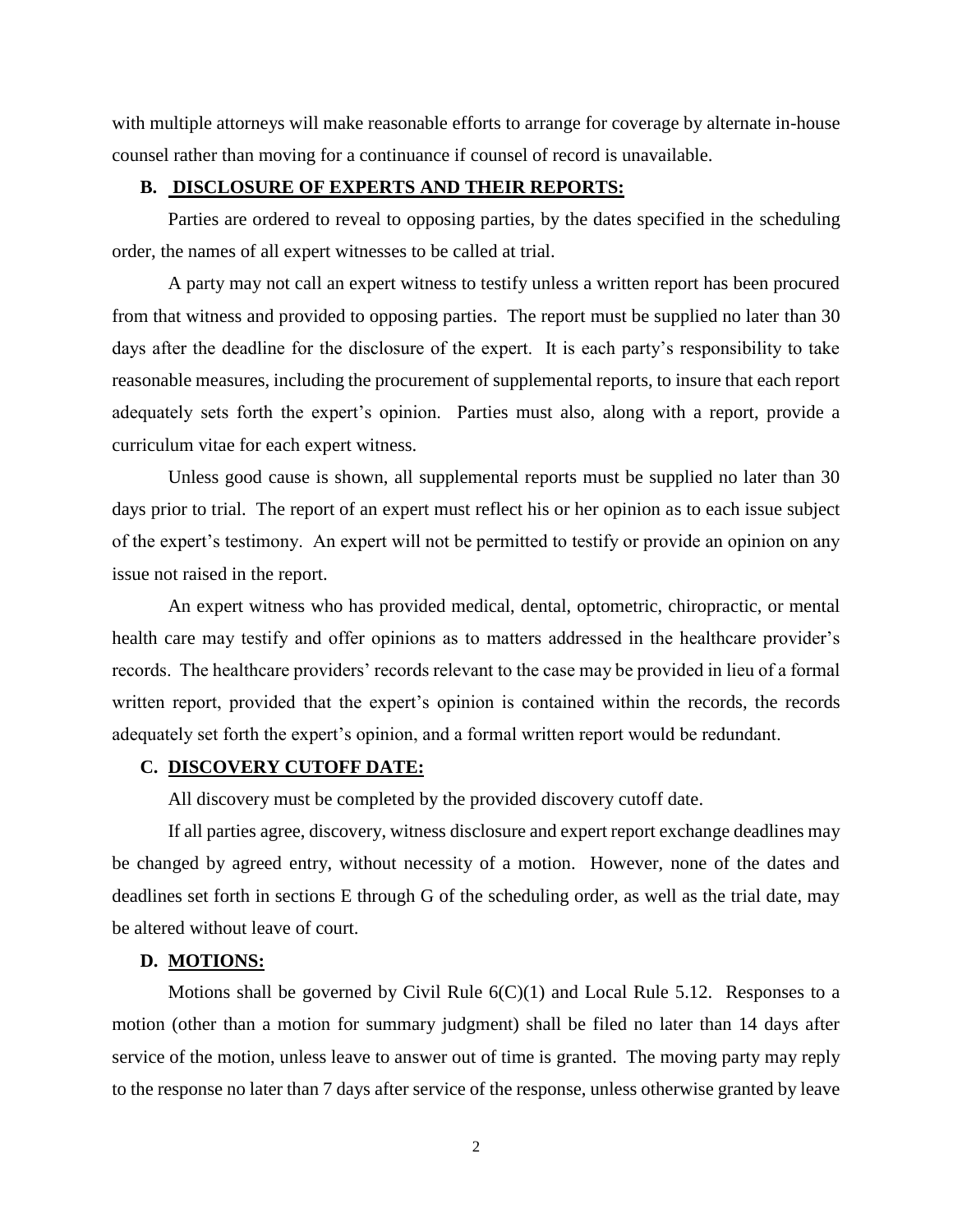of court. Responses to motions for summary judgment shall be filed no later than 28 days from service, and replies to summary judgment motions shall be filed no later than 7 days from service.

When the time period for replies has run, the Court will consider a motion submitted for decision, unless oral argument is granted upon specific request of a party.

All motions and responsive/reply memorandum shall be filed with the Clerk of Courts. *The filing party shall also provide a courtesy copy to chambers, as stated in Local Rules, so that the Court is aware of the filing. A filing party bears the burden of responsibility for providing a courtesy copy and the failure to provide a courtesy copy may result in the Court not considering the arguments contained in the filing. A courtesy copy may be provided electronically, via email, rather than as a paper copy.* The Court will not reconsider rulings based upon arguments not timely provided to chambers.

Concerning matters that can be reasonably be consented to between the parties, the Court prefers the submission of an agreed entry, indicating approval of all parties or their counsel, as opposed to a motion, whenever possible.

# **E. MEDIATION:**

If mediation is ordered, the Court expects the parties to mediate unless relieved of this obligation by motion/entry. The scheduling order will state a deadline to mediate. The Court expects the parties, no later than 90 days prior to the deadline, to contact the assigned mediator and schedule a timely mediation session. An order to comply will issue if mediation is not so scheduled.

Sanctions may be imposed for failure to mediate as ordered, including, but not limited to, dismissal of the case for failure to prosecute.

## **F. PRETRIAL STATEMENTS:**

Each party shall prepare a pretrial statement which shall contain the following:

- 1) A concise statement of its claims and defenses;
- 2) Those facts established by admissions in the pleadings, admissions by discovery, and stipulations of counsel;
- 3) The contested issues of fact;
- 4) The contested issues of law, with citations of authority for the party's position;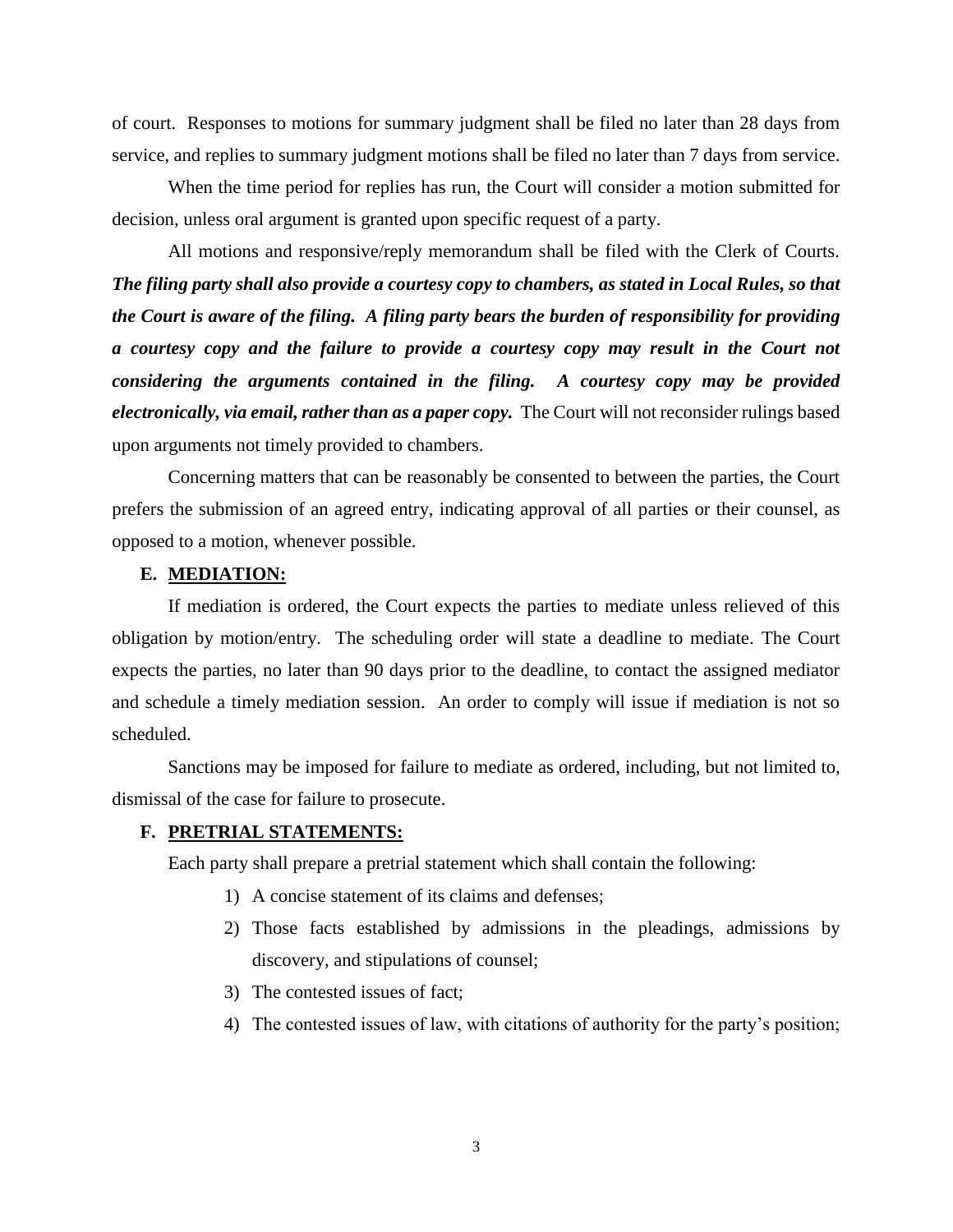- 5) The names and addresses of fact witnesses expected to testify, together with a brief statement of the subject matter of each witness' testimony, and a brief summary of the anticipated testimony;
- 6) The names, addresses, and qualifications of expert witnesses expected to testify, together with a brief statement of the subject matter of each witness' testimony and a brief summary of the anticipated testimony;
- 7) A list of exhibits which each party intends to offer into evidence, marked as follows:
	- (a) Joint exhibits marked with Roman numerals;
	- (b) Plaintiff's exhibits with Arabic numbers;
	- (c) Defendant's exhibits with letters;
- 8) Motions *in limine* or other pretrial motions pending or which are anticipated;
- 9) A list of all special damages being alleged;
- 10) Each party's expectation of the trial time needed to present Its side of the case; and
- 11) The status of settlement negotiations, including specific demands and/or offers.

The pretrial statements shall be delivered to the Court's chambers no later than 4:00 p.m. on the date stated in the scheduling order. This deadline cannot be extended except by leave of court. Failure to submit the pretrial statement or comply with any other court order in a timely manner may result in the imposition of appropriate sanctions including, but not limited to, dismissal of the case or a finding of contempt of court. The failure to include any of the materials specified in this order may result in the imposition of appropriate sanctions including, but not limited to, exclusion of testimony or exhibits, denial of claims, directed verdicts, dismissal of the case, or a finding of contempt of court.

#### **G. JURY INSTRUCTIONS:**

Joint jury instructions are required to be submitted electronically in Microsoft Word, at least one week before trial. If the parties cannot agree on jury instructions, then each party must submit its proposed jury instructions as described above. If the parties cannot agree, they, if *pro se*, or their counsel, will meet in Judge's chambers a few days before trial to resolve any disputes. If there is a particular legal or evidentiary issue which any party wishes to bring to the Court's attention, a short memorandum with pertinent cases attached is appreciated.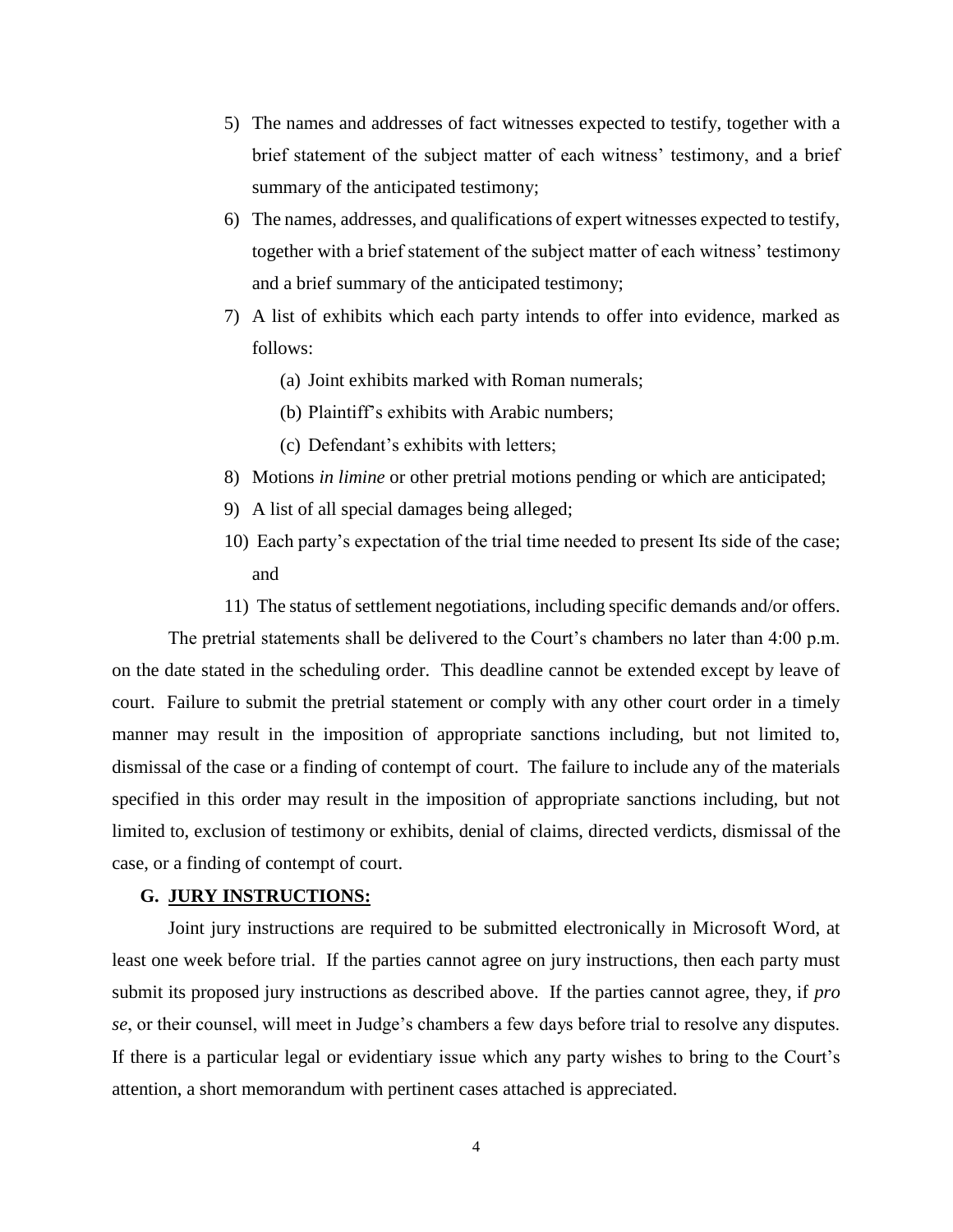## **H. ISSUES TRIED TO THE COURT:**

In lieu of jury instructions, for any issue to be tried to the Court, each party shall submit to the Court, in writing and electronically, at least one week before trial, proposed findings of fact and conclusions of law. For each claim to be tried to the Court, each party shall submit to the Court, in writing and electronically, at least one week before trial, a memorandum setting forth the elements to be proved to establish such claim.

The Court expects the parties, before the trial, to have briefed the Court on all legal issues related to the trial. The Court will not permit, except in the most extraordinary circumstances, parties to submit post-trial briefs. The Court believes that a 'bench trial' should progress and be resolved virtually the same as a jury trial, in the sense that the legal issues should all be clarified before the trial begins, and that the Court, as fact-finder, should be ready to apply the law to the facts immediately at the conclusion of the trial, when the Court's factual findings are fresh.

## **I. ATTENDANCE AT PRETRIAL AND SETTLEMENT CONFERENCE:**

Trial counsel and all parties, including someone with settlement authority, shall be personally present at the pretrial and settlement conference. However, with prior leave of court: (1) a corporate party may appear through an officer or employee having knowledge of the subject matter of the case; (2) a party who is insured concerning the claim may appear through a claim representative from his or her liability carrier; and (3) in those instances when trial counsel can assure the Court that a representative of an insurance carrier is available for immediate contact by telephone, the trial counsel for an insured party may appear for the party and the insurance carrier.

## **J. TRIAL MATERIALS EXCHANGE:**

Each party, or its counsel, shall assemble all depositions, documents, photographs and other items to be used at trial. Each party's set of materials shall be placed in a binder or cover, and shall be marked in accordance with section E(7) of this packet. Separate sets of materials shall be delivered to opposing parties, or their counsel, and to the Court before 4:00 p.m. on the date indicated in the scheduling order.

Objections to the admission of exhibits or to the use of other material must be made in writing and filed before 4:00 p.m. on the date indicated in the scheduling order, and a copy of the objections shall be contemporaneously delivered to the Court in chambers. Objections shall include both the grounds for the objection and a brief citation of authority. Any hearing necessary on objections shall be held at 8:30 a.m. the first day of trial, unless otherwise specified.